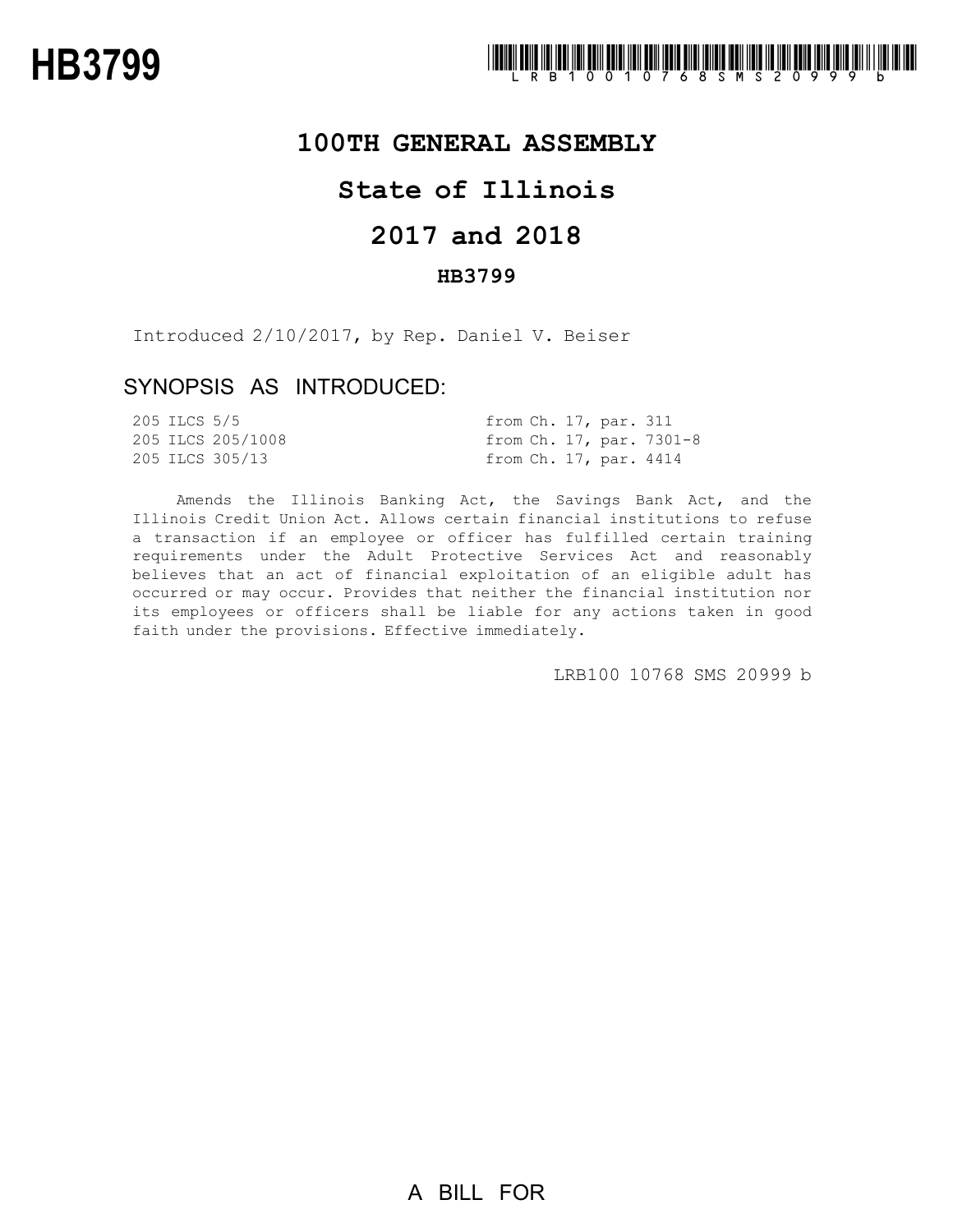AN ACT concerning regulation.

#### **Be it enacted by the People of the State of Illinois, represented in the General Assembly:** 2 3

Section 5. The Illinois Banking Act is amended by changing Section 5 as follows: 4 5

(205 ILCS 5/5) (from Ch. 17, par. 311) 6

Sec. 5. General corporate powers. A bank organized under this Act or subject hereto shall be a body corporate and politic and shall, without specific mention thereof in the charter, have all the powers conferred by this Act and the following additional general corporate powers: 7 8 9 10 11

(1) To sue and be sued, complain, and defend in its corporate name. 12 13

(2) To have a corporate seal, which may be altered at pleasure, and to use the same by causing it or a facsimile thereof to be impressed or affixed or in any manner reproduced, provided that the affixing of a corporate seal to an instrument shall not give the instrument additional force or effect, or change the construction thereof, and the use of a corporate seal is not mandatory. 14 15 16 17 18 19 20

(3) To make, alter, amend, and repeal bylaws, not inconsistent with its charter or with law, for the administration of the affairs of the bank. If this Act does 21 22 23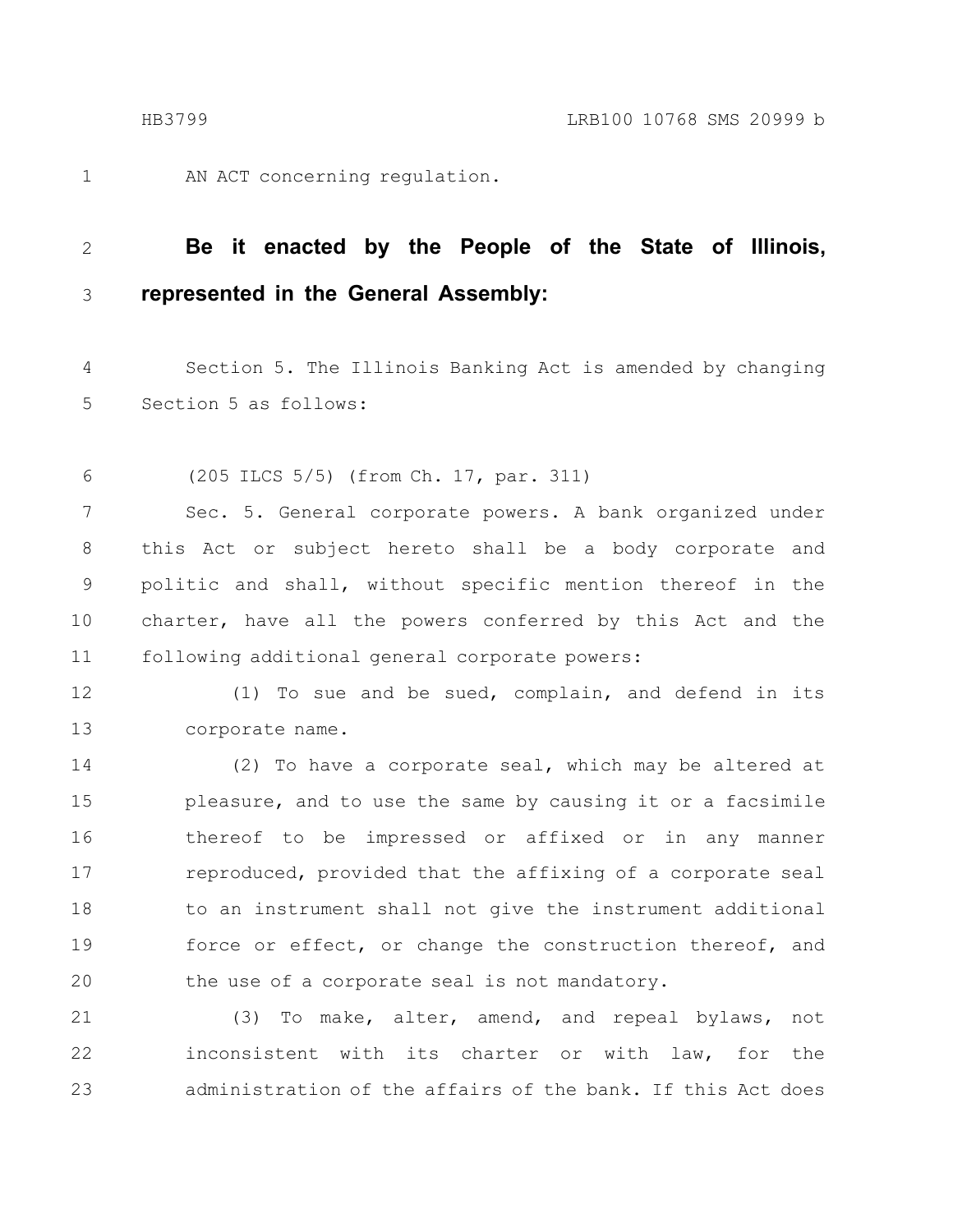HB3799 - 2 - LRB100 10768 SMS 20999 b

not provide specific guidance in matters of corporate governance, the provisions of the Business Corporation Act of 1983 may be used if so provided in the bylaws, and if the bank is a limited liability company, the provisions of the Limited Liability Company Act shall be used. 1 2 3 4 5

(4) To elect or appoint and remove officers and agents of the bank and define their duties and fix their compensation. 6 7 8

(5) To adopt and operate reasonable bonus plans, profit-sharing plans, stock-bonus plans, stock-option plans, pension plans and similar incentive plans for its directors, officers and employees. 9 10 11 12

(5.1) To manage, operate and administer a fund for the investment of funds by a public agency or agencies, including any unit of local government or school district, or any person. The fund for a public agency shall invest in the same type of investments and be subject to the same limitations provided for the investment of public funds. The fund for public agencies shall maintain a separate ledger showing the amount of investment for each public agency in the fund. "Public funds" and "public agency" as used in this Section shall have the meanings ascribed to them in Section 1 of the Public Funds Investment Act. 13 14 15 16 17 18 19 20 21 22 23

(6) To make reasonable donations for the public welfare or for charitable, scientific, religious or educational purposes. 24 25 26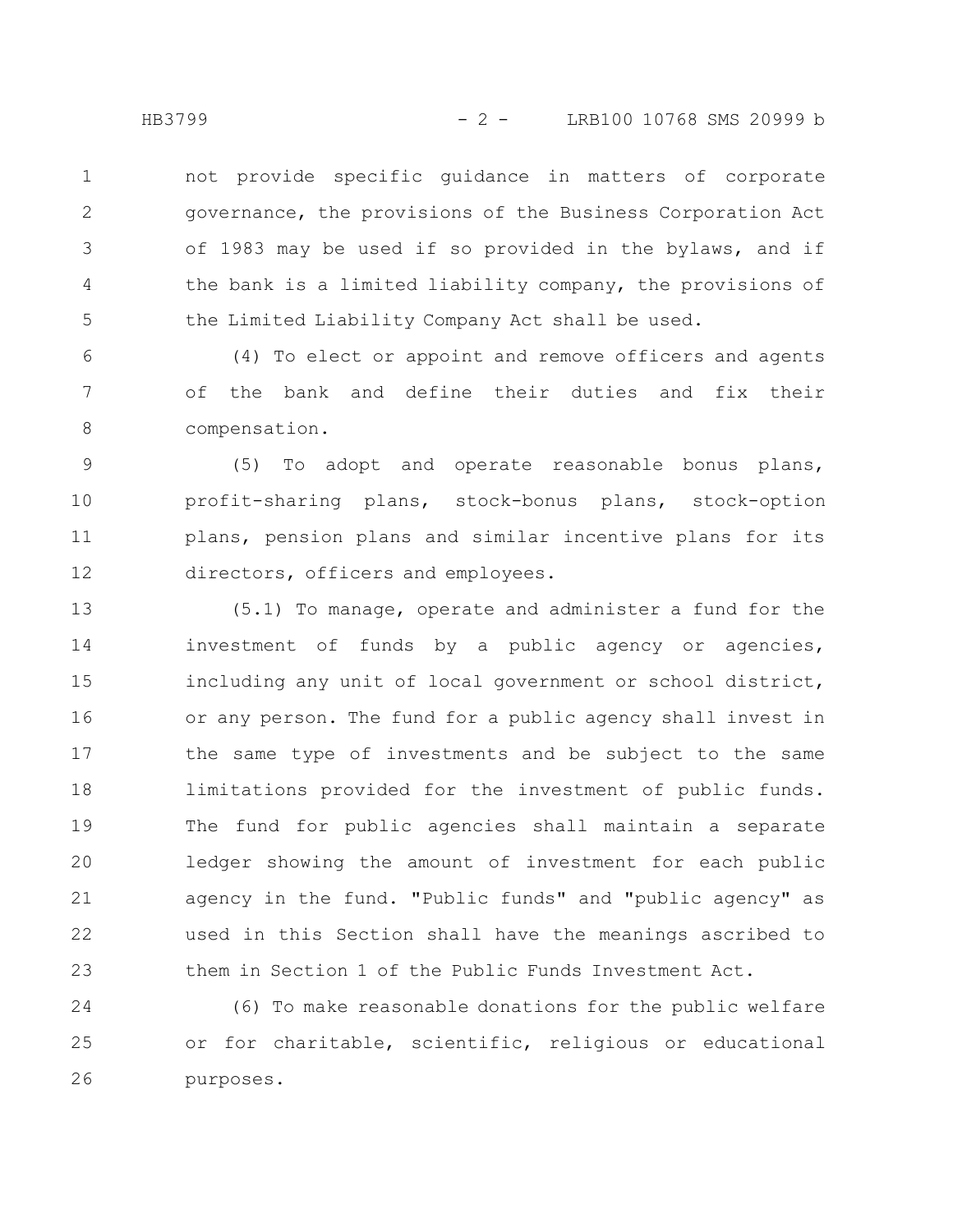(7) To borrow or incur an obligation; and to pledge its assets: 1 2

3

5

6

23

4

(a) to secure its borrowings, its lease of personal or real property or its other nondeposit obligations;

(b) to enable it to act as agent for the sale of obligations of the United States;

(c) to secure deposits of public money of the United States, whenever required by the laws of the United States, including without being limited to, revenues and funds the deposit of which is subject to the control or regulation of the United States or any of its officers, agents, or employees and Postal Savings funds; 7 8 9 10 11 12 13

(d) to secure deposits of public money of any state or of any political corporation or subdivision thereof including, without being limited to, revenues and funds the deposit of which is subject to the control or regulation of any state or of any political corporation or subdivisions thereof or of any of their officers, agents, or employees; 14 15 16 17 18 19 20

(e) to secure deposits of money whenever required by the National Bankruptcy Act; 21 22

(f) (blank); and

(g) to secure trust funds commingled with the bank's funds, whether deposited by the bank or an affiliate of the bank, pursuant to Section 2-8 of the 24 25 26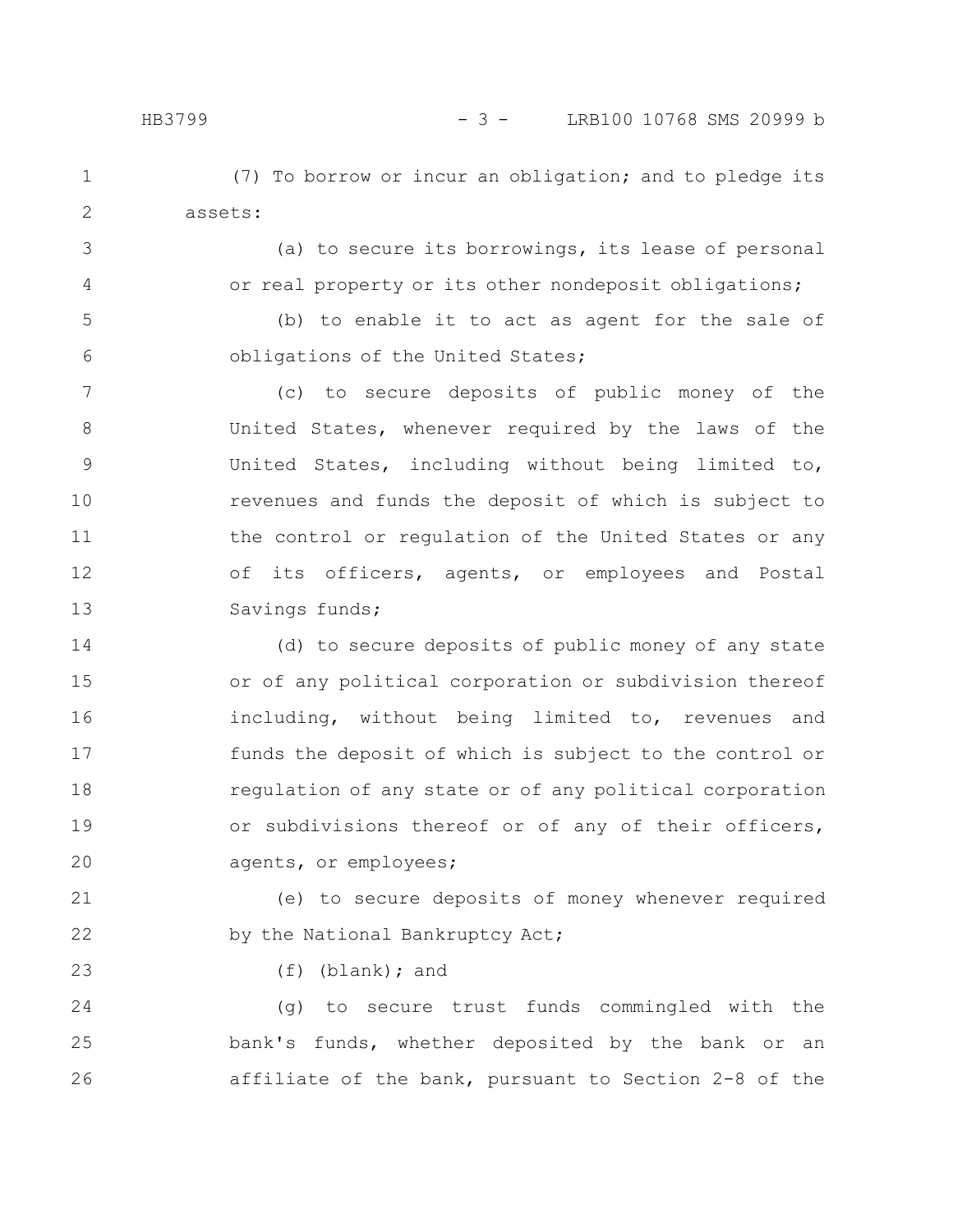HB3799 - 4 - LRB100 10768 SMS 20999 b

1

Corporate Fiduciary Act.

(8) To own, possess, and carry as assets all or part of the real estate necessary in or with which to do its banking business, either directly or indirectly through the ownership of all or part of the capital stock, shares or interests in any corporation, association, trust engaged in holding any part or parts or all of the bank premises, engaged in such business and in conducting a safe deposit business in the premises or part of them, or engaged in any activity that the bank is permitted to conduct in a subsidiary pursuant to paragraph (12) of this Section 5. 2 3 4 5 6 7 8 9 10 11 12

(9) To own, possess, and carry as assets other real estate to which it may obtain title in the collection of its debts or that was formerly used as a part of the bank premises, but title to any real estate except as herein permitted shall not be retained by the bank, either directly or by or through a subsidiary, as permitted by subsection (12) of this Section for a total period of more than 10 years after acquiring title, either directly or indirectly. 13 14 15 16 17 18 19 20 21

(10) To do any act, including the acquisition of stock, necessary to obtain insurance of its deposits, or part thereof, and any act necessary to obtain a guaranty, in whole or in part, of any of its loans or investments by the United States or any agency thereof, and any act necessary 22 23 24 25 26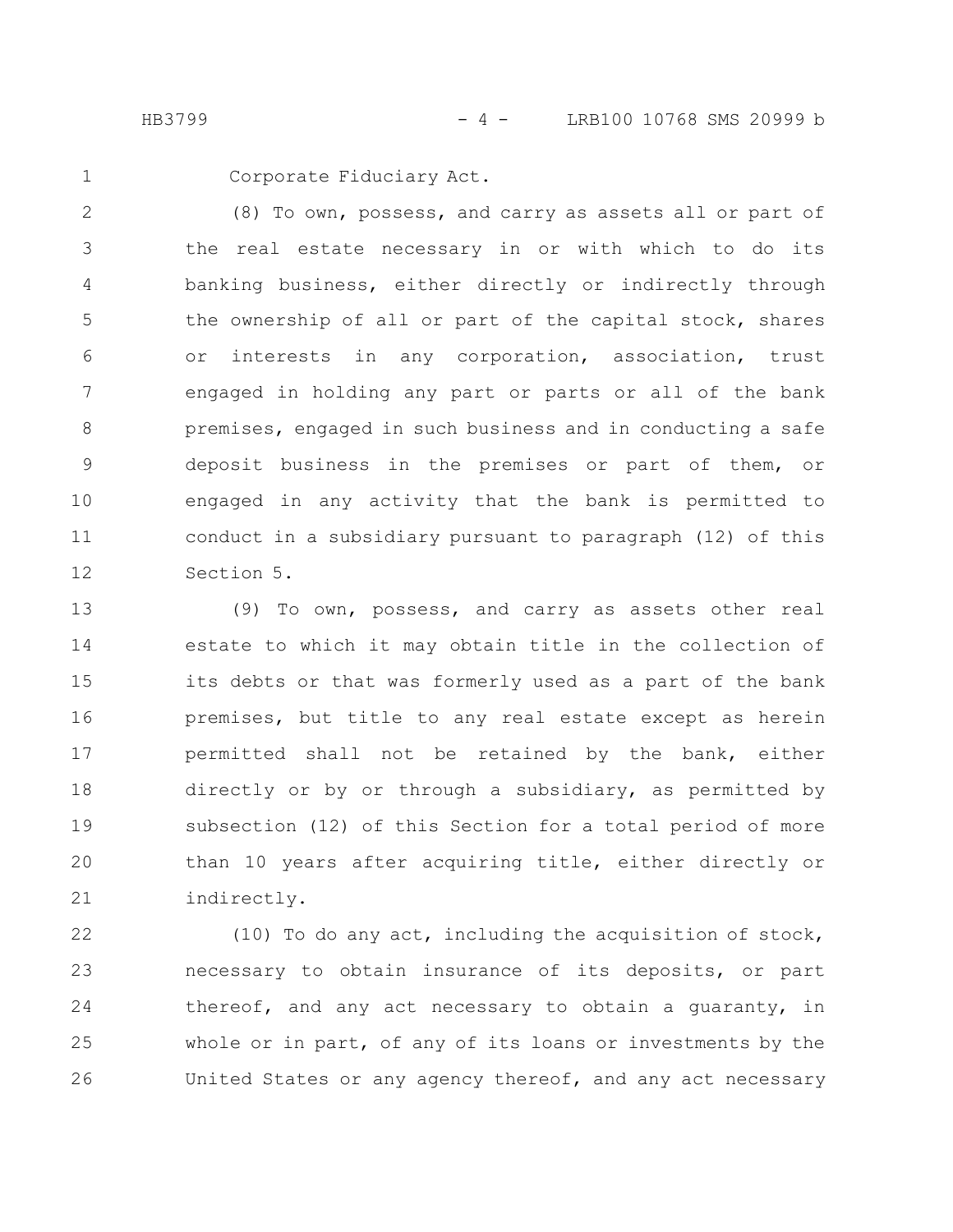to sell or otherwise dispose of any of its loans or investments to the United States or any agency thereof, and to acquire and hold membership in the Federal Reserve System. 1 2 3 4

(11) Notwithstanding any other provisions of this Act or any other law, to do any act and to own, possess, and carry as assets property of the character, including stock, that is at the time authorized or permitted to national banks by an Act of Congress, but subject always to the same limitations and restrictions as are applicable to national banks by the pertinent federal law and subject to applicable provisions of the Financial Institutions Insurance Sales Law. 5 6 7 8 9 10 11 12 13

(12) To own, possess, and carry as assets stock of one or more corporations that is, or are, engaged in one or more of the following businesses: 14 15 16

(a) holding title to and administering assets acquired as a result of the collection or liquidating of loans, investments, or discounts; or 17 18 19

(b) holding title to and administering personal property acquired by the bank, directly or indirectly through a subsidiary, for the purpose of leasing to others, provided the lease or leases and the investment of the bank, directly or through a subsidiary, in that personal property otherwise comply with Section 35.1 of this Act; or 20 21 22 23 24 25 26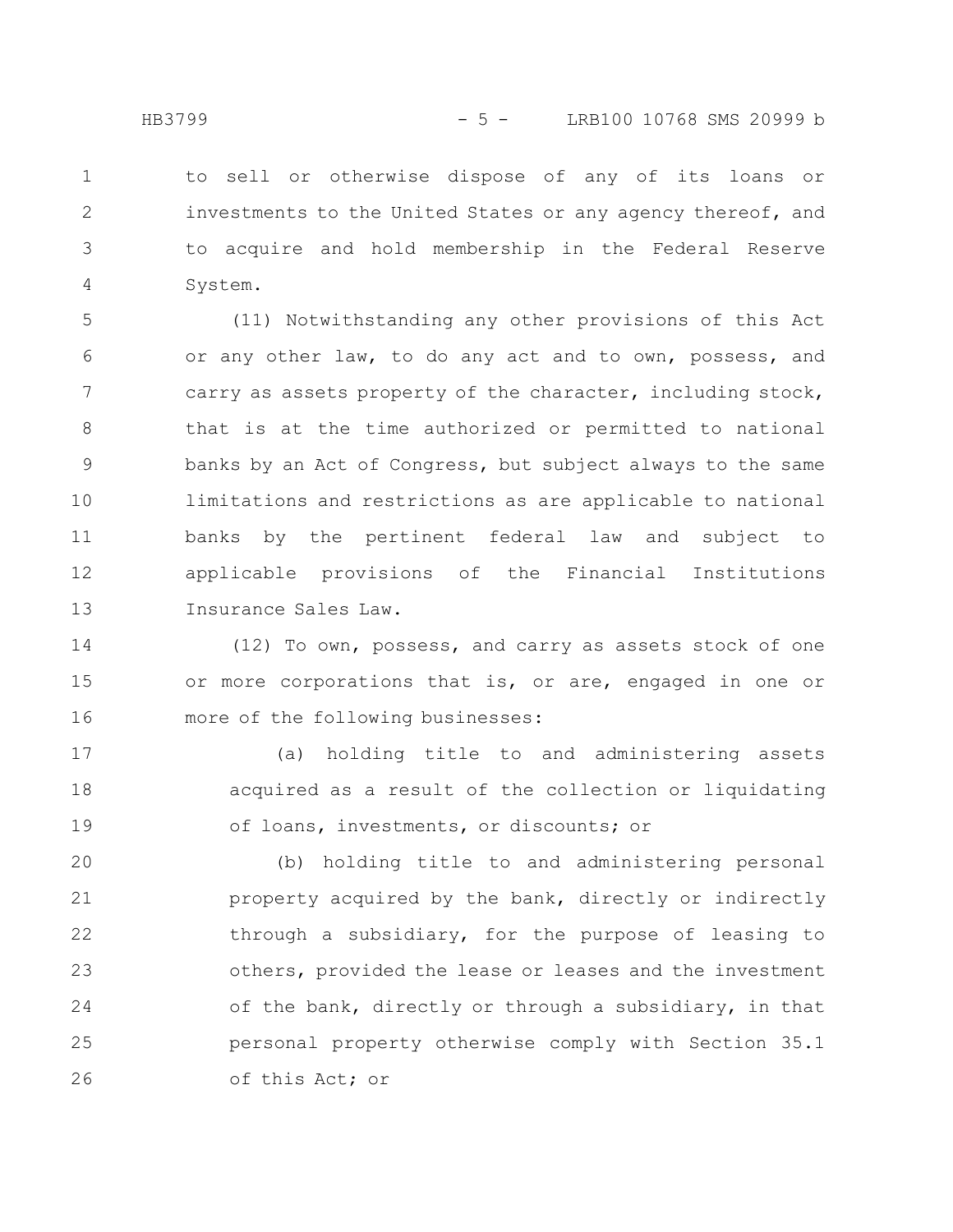HB3799 - 6 - LRB100 10768 SMS 20999 b

(c) carrying on or administering any of the activities excepting the receipt of deposits or the payment of checks or other orders for the payment of money in which a bank may engage in carrying on its general banking business; provided, however, that nothing contained in this paragraph (c) shall be deemed to permit a bank organized under this Act or subject hereto to do, either directly or indirectly through any subsidiary, any act, including the making of any loan or investment, or to own, possess, or carry as assets any property that if done by or owned, possessed, or carried by the State bank would be in violation of or prohibited by any provision of this Act. 1 2 3 4 5 6 7 8 9 10 11 12 13

The provisions of this subsection (12) shall not apply to and shall not be deemed to limit the powers of a State bank with respect to the ownership, possession, and carrying of stock that a State bank is permitted to own, possess, or carry under this Act. 14 15 16 17 18

Any bank intending to establish a subsidiary under this subsection (12) shall give written notice to the Commissioner 60 days prior to the subsidiary's commencing of business or, as the case may be, prior to acquiring stock in a corporation that has already commenced business. After receiving the notice, the Commissioner may waive or reduce the balance of the 60 day notice period. The Commissioner may specify the form of the notice, may 19 20 21 22 23 24 25 26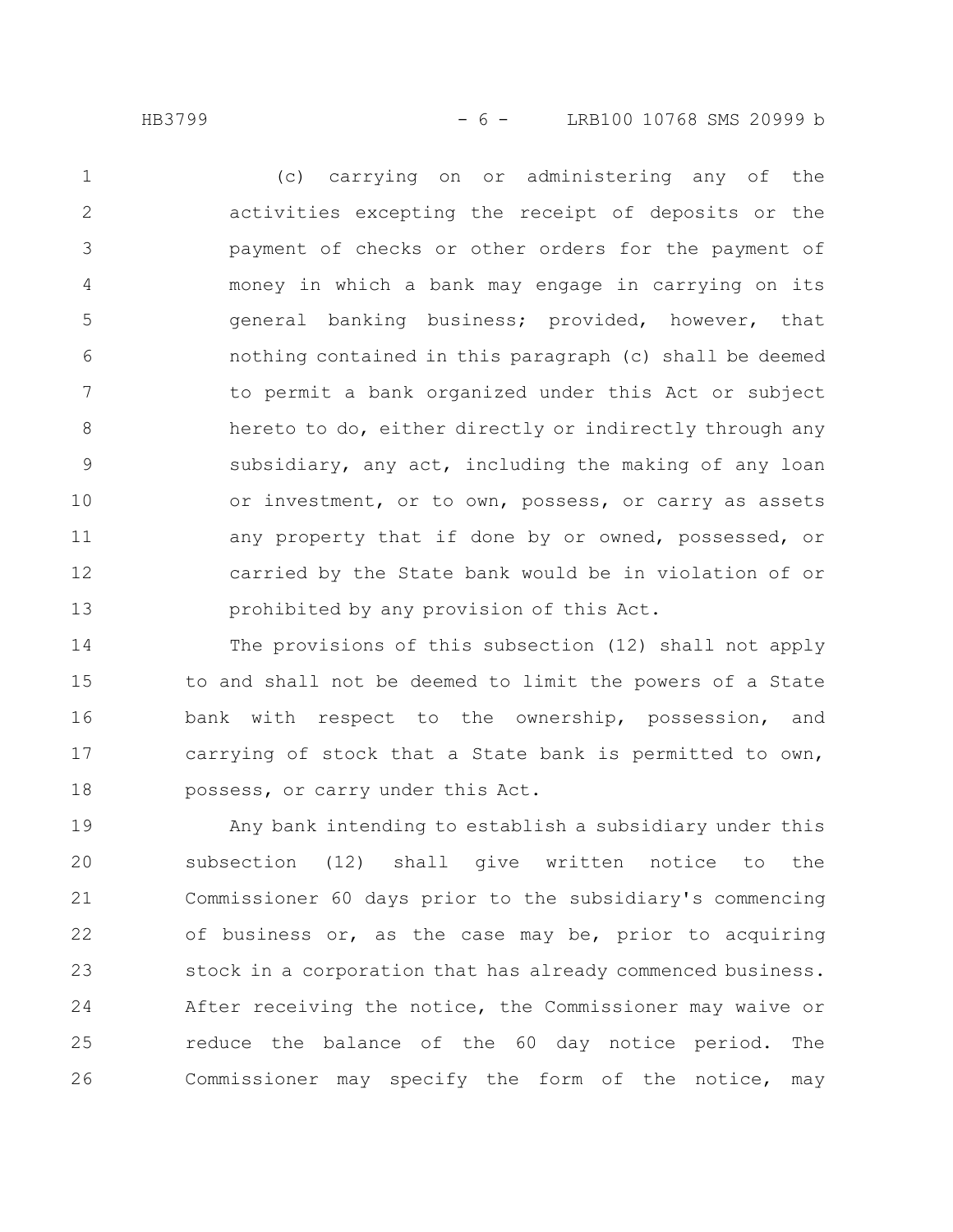designate the types of subsidiaries not subject to this notice requirement, and may promulgate rules and regulations to administer this subsection (12). 1 2 3

(13) To accept for payment at a future date not exceeding one year from the date of acceptance, drafts drawn upon it by its customers; and to issue, advise, or confirm letters of credit authorizing the holders thereof to draw drafts upon it or its correspondents. 4 5 6 7 8

(14) To own and lease personal property acquired by the bank at the request of a prospective lessee and upon the agreement of that person to lease the personal property provided that the lease, the agreement with respect thereto, and the amount of the investment of the bank in the property comply with Section 35.1 of this Act. 9 10 11 12 13 14

 $(15)$  (a) To establish and maintain, in addition to the main banking premises, branches offering any banking services permitted at the main banking premises of a State bank. 15 16 17 18

(b) To establish and maintain, after May 31, 1997, branches in another state that may conduct any activity in that state that is authorized or permitted for any bank that has a banking charter issued by that state, subject to the same limitations and restrictions that are applicable to banks chartered by that state. 19 20 21 22 23 24

(16) (Blank). 25

26

(17) To establish and maintain terminals, as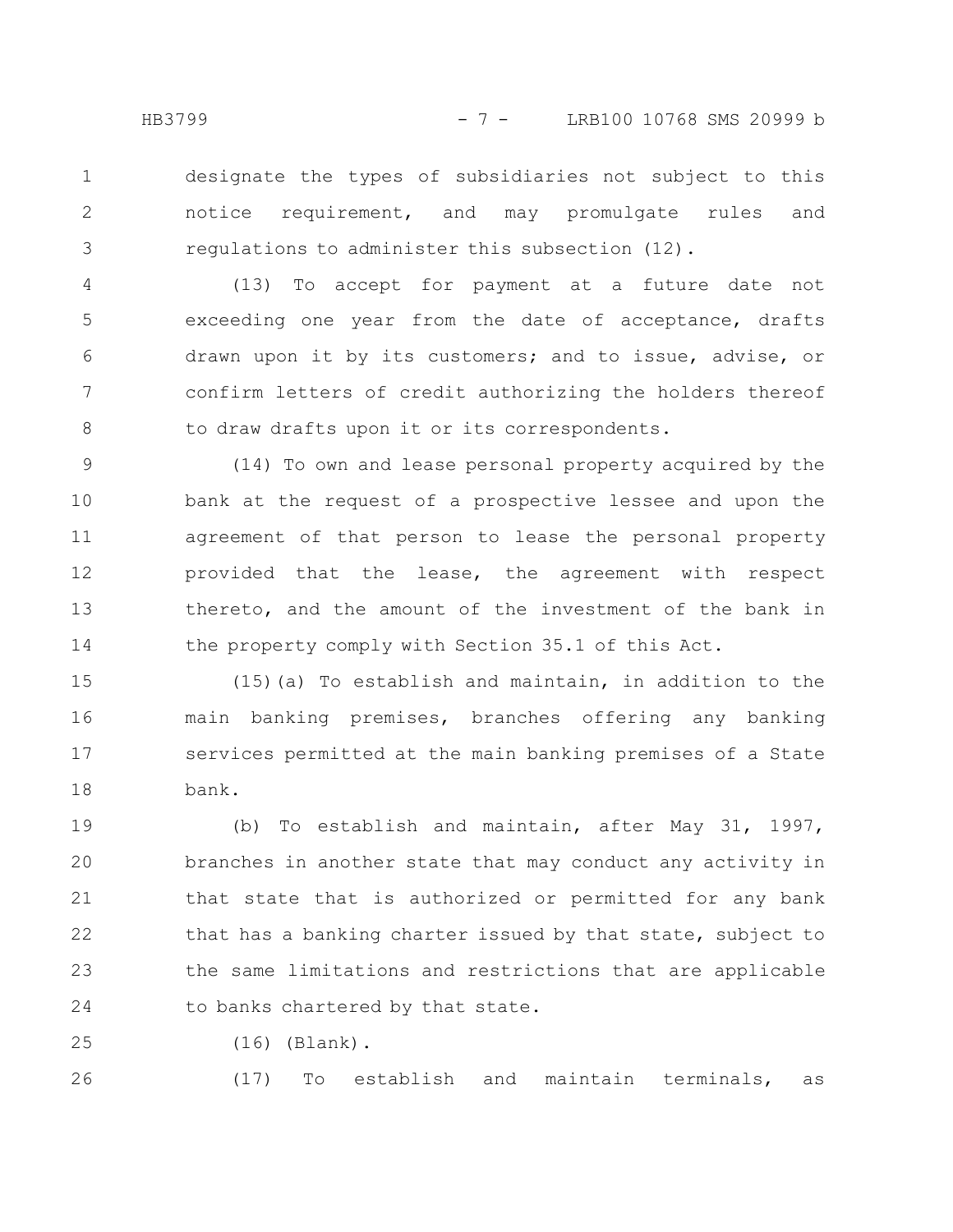HB3799 - 8 - LRB100 10768 SMS 20999 b

1

authorized by the Electronic Fund Transfer Act.

(18) To establish and maintain temporary service booths at any International Fair held in this State which is approved by the United States Department of Commerce, for the duration of the international fair for the sole purpose of providing a convenient place for foreign trade customers at the fair to exchange their home countries' currency into United States currency or the converse. This power shall not be construed as establishing a new place or change of location for the bank providing the service booth. 2 3 4 5 6 7 8 9 10 11

(19) To indemnify its officers, directors, employees, and agents, as authorized for corporations under Section 8.75 of the Business Corporation Act of 1983. 12 13 14

(20) To own, possess, and carry as assets stock of, or be or become a member of, any corporation, mutual company, association, trust, or other entity formed exclusively for the purpose of providing directors' and officers' liability and bankers' blanket bond insurance or reinsurance to and for the benefit of the stockholders, members, or beneficiaries, or their assets or businesses, or their officers, directors, employees, or agents, and not to or for the benefit of any other person or entity or the public generally. 15 16 17 18 19 20 21 22 23 24

(21) To make debt or equity investments in corporations or projects, whether for profit or not for profit, designed 25 26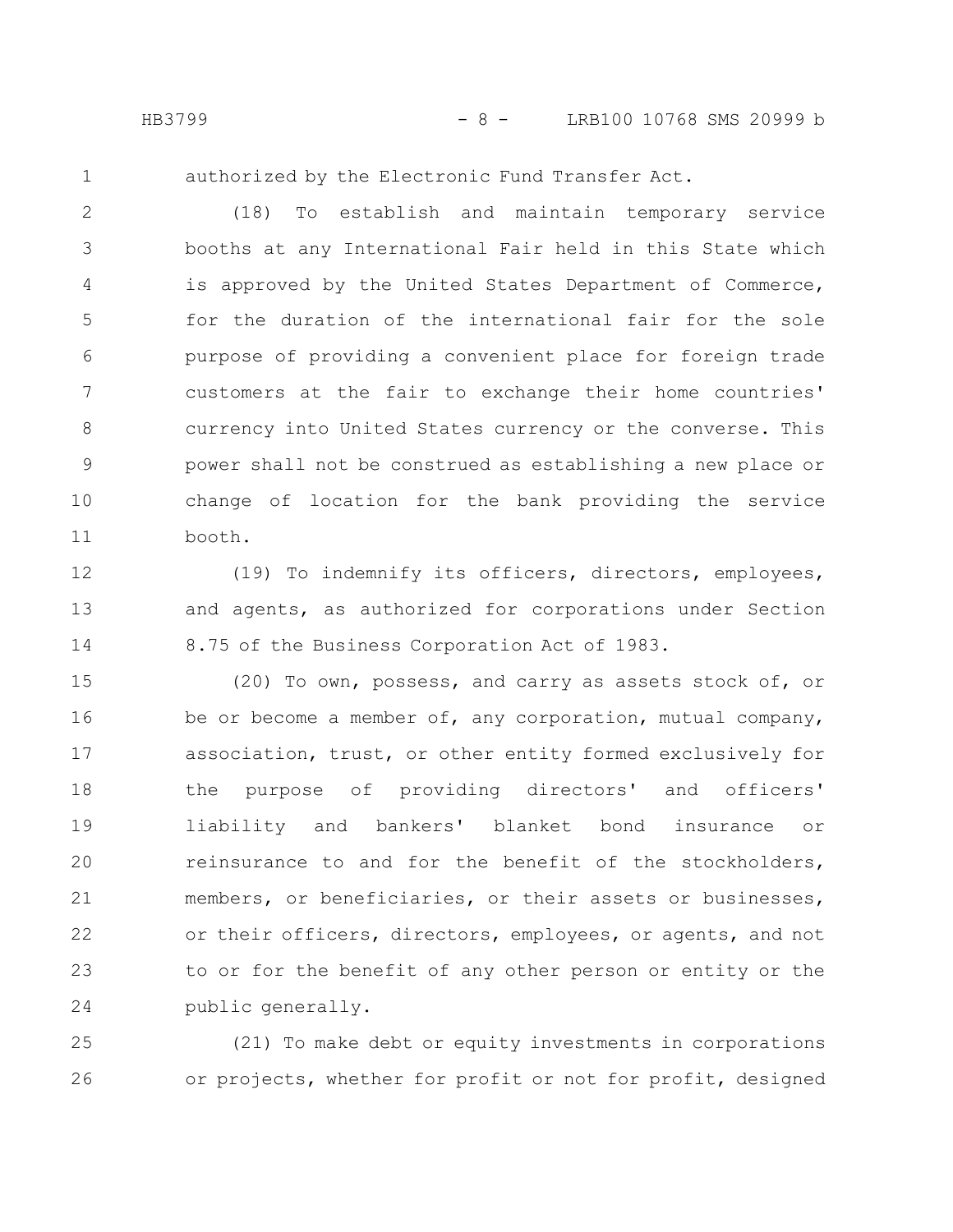to promote the development of the community and its welfare, provided that the aggregate investment in all of these corporations and in all of these projects does not exceed 10% of the unimpaired capital and unimpaired surplus of the bank and provided that this limitation shall not apply to creditworthy loans by the bank to those corporations or projects. Upon written application to the Commissioner, a bank may make an investment that would, when aggregated with all other such investments, exceed 10% of the unimpaired capital and unimpaired surplus of the bank. The Commissioner may approve the investment if he is of the opinion and finds that the proposed investment will not have a material adverse effect on the safety and soundness of the bank. 1 2 3 4 5 6 7 8 9 10 11 12 13 14

(22) To own, possess, and carry as assets the stock of a corporation engaged in the ownership or operation of a travel agency or to operate a travel agency as a part of its business. 15 16 17 18

19

(23) With respect to affiliate facilities:

(a) to conduct at affiliate facilities for and on behalf of another commonly owned bank, if so authorized by the other bank, all transactions that the other bank is authorized or permitted to perform; and 20 21 22 23

(b) to authorize a commonly owned bank to conduct for and on behalf of it any of the transactions it is authorized or permitted to perform at one or more 24 25 26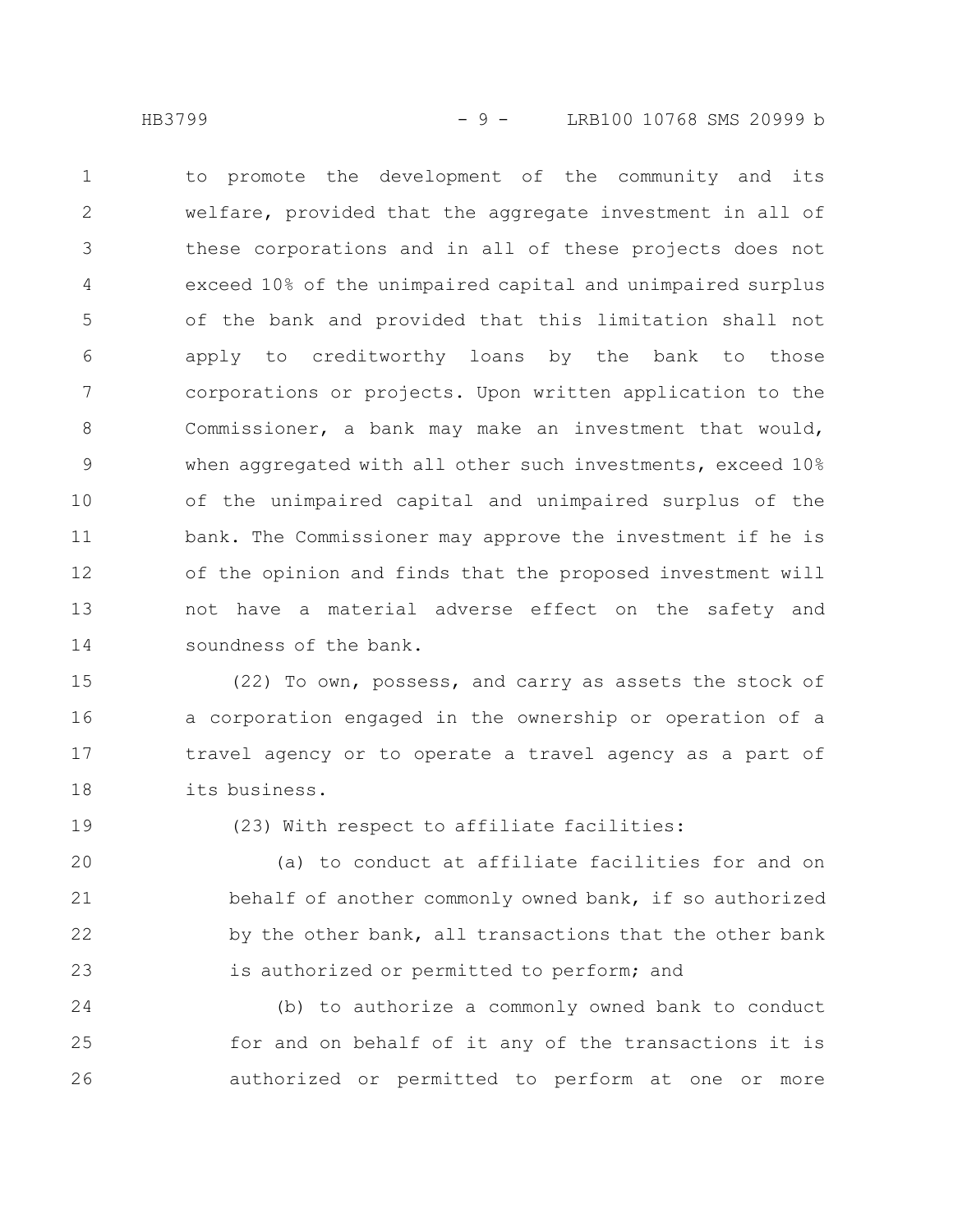affiliate facilities.

Any bank intending to conduct or to authorize a commonly owned bank to conduct at an affiliate facility any of the transactions specified in this paragraph (23) shall give written notice to the Commissioner at least 30 days before any such transaction is conducted at the affiliate facility. 2 3 4 5 6 7

(24) To act as the agent for any fire, life, or other insurance company authorized by the State of Illinois, by soliciting and selling insurance and collecting premiums on policies issued by such company; and to receive for services so rendered such fees or commissions as may be agreed upon between the bank and the insurance company for which it may act as agent; provided, however, that no such bank shall in any case assume or guarantee the payment of any premium on insurance policies issued through its agency by its principal; and provided further, that the bank shall not guarantee the truth of any statement made by an assured in filing his application for insurance. 8 9 10 11 12 13 14 15 16 17 18 19

(25) Notwithstanding any other provisions of this Act or any other law, to offer any product or service that is at the time authorized or permitted to any insured savings association or out-of-state bank by applicable law, provided that powers conferred only by this subsection (25): 20 21 22 23 24 25

26

(a) shall always be subject to the same limitations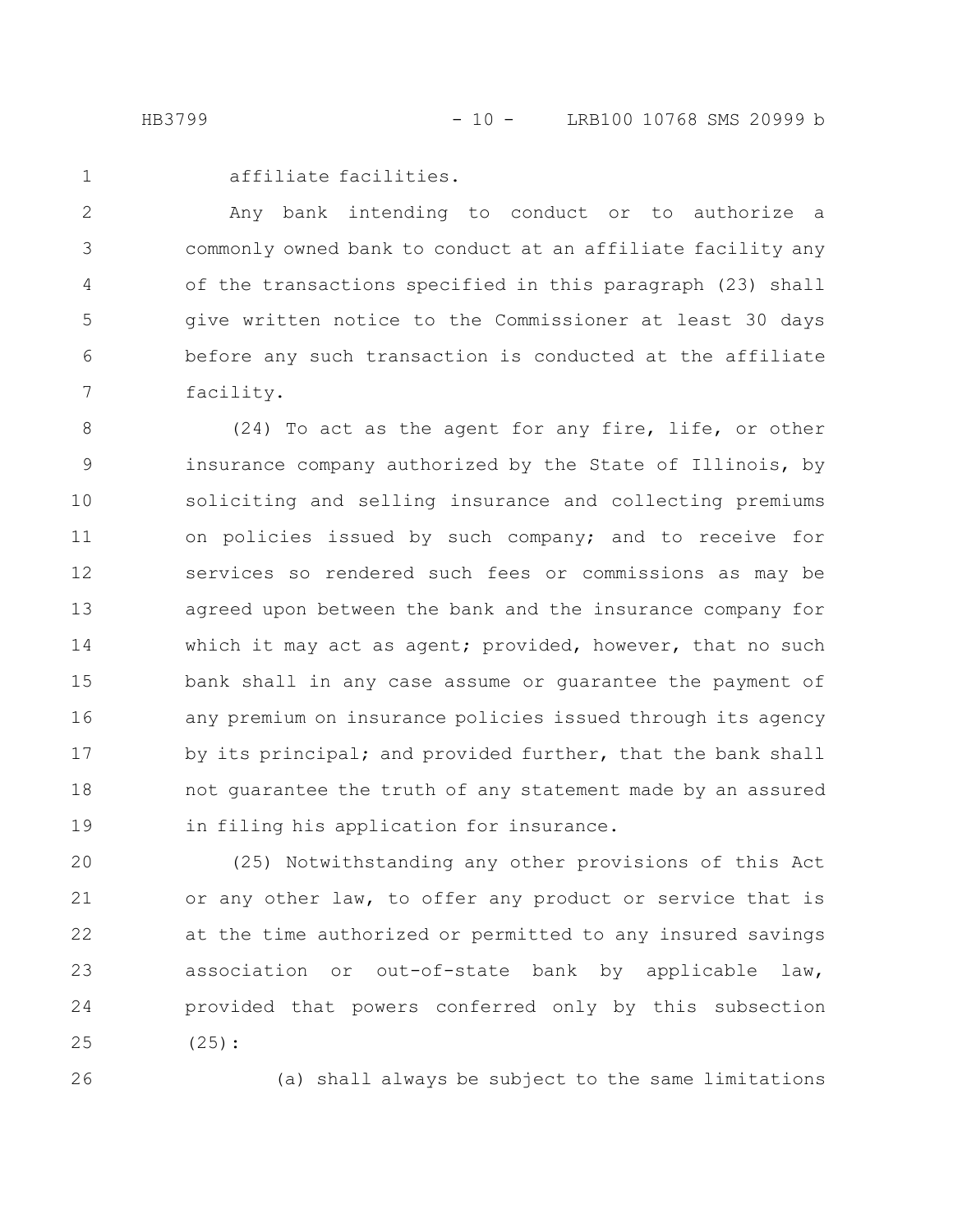2

3

4

5

and restrictions that are applicable to the insured savings association or out-of-state bank for the product or service by such applicable law;

(b) shall be subject to applicable provisions of the Financial Institutions Insurance Sales Law;

(c) shall not include the right to own or conduct a real estate brokerage business for which a license would be required under the laws of this State; and 6 7 8

(d) shall not be construed to include the establishment or maintenance of a branch, nor shall they be construed to limit the establishment or maintenance of a branch pursuant to subsection (11). 9 10 11 12

Not less than 30 days before engaging in any activity under the authority of this subsection, a bank shall provide written notice to the Commissioner of its intent to engage in the activity. The notice shall indicate the specific federal or state law, rule, regulation, or interpretation the bank intends to use as authority to engage in the activity. 13 14 15 16 17 18 19

(26) Nothing in this Section shall be construed to require the filing of a notice or application for approval with the United States Office of the Comptroller of the Currency or a bank supervisor of another state as a condition to the right of a State bank to exercise any of the powers conferred by this Section in this State. 20 21 22 23 24 25

(27) To refuse any transaction if any employee or 26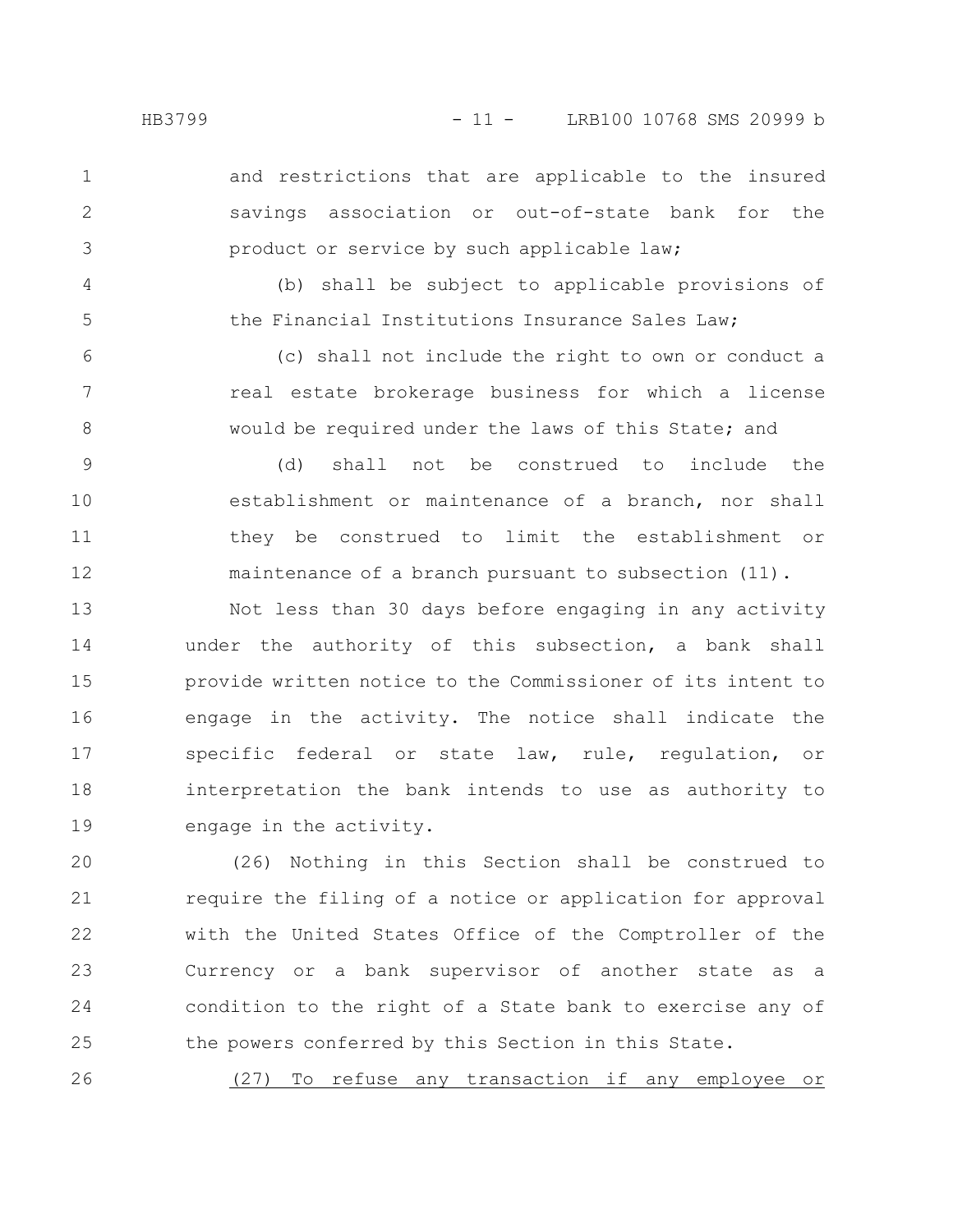|                | officer of the bank, having fulfilled the training         |
|----------------|------------------------------------------------------------|
|                | requirements of subsection $(q-1)$ of Section 3.5 of the   |
| -3             | Adult Protective Services Act, reasonably believes that an |
| $\overline{4}$ | act of financial exploitation of an eligible adult has     |
| .5             | occurred or may occur. Neither the bank nor its employees  |
| 6              | or officers shall be liable for any actions taken in good  |
|                | faith under this subsection (27).                          |
|                |                                                            |

(Source: P.A. 98-44, eff. 6-28-13; 99-362, eff. 8-13-15.) 8

Section 10. The Savings Bank Act is amended by changing Section 1008 as follows: 9 10

(205 ILCS 205/1008) (from Ch. 17, par. 7301-8) 11

Sec. 1008. General corporate powers. 12

(a) A savings bank operating under this Act shall be a body corporate and politic and shall have all of the powers conferred by this Act including, but not limited to, the following powers: 13 14 15 16

(1) To sue and be sued, complain, and defend in its corporate name and to have a common seal, which it may alter or renew at pleasure. 17 18 19

(2) To obtain and maintain insurance by a deposit insurance corporation as defined in this Act. 20 21

(3) To act as a fiscal agent for the United States, the State of Illinois or any department, branch, arm, or agency of the State or any unit of local government or school 22 23 24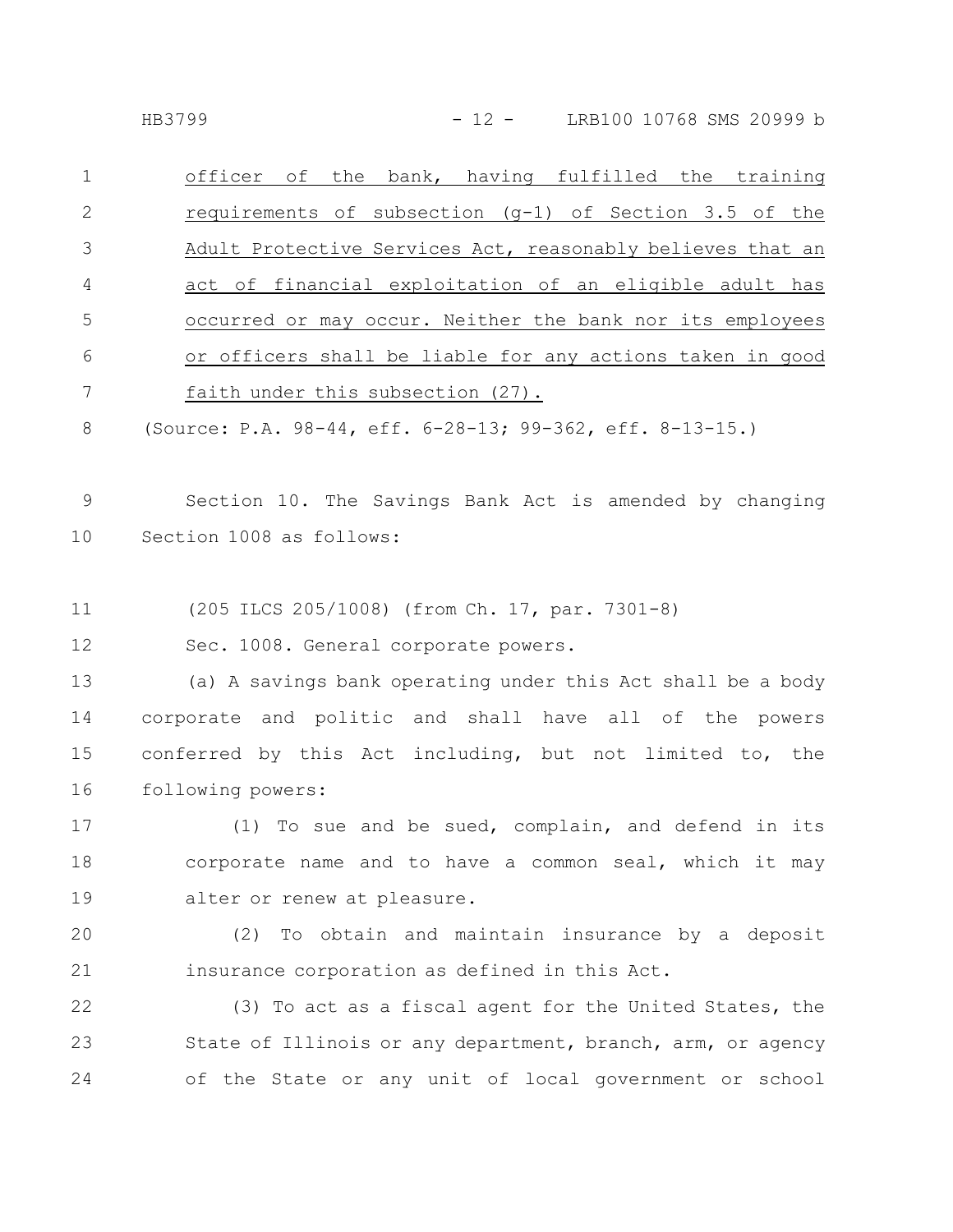district in the State, when duly designated for that purpose, and as agent to perform reasonable functions as may be required of it. 1 2 3

(4) To become a member of or deal with any corporation or agency of the United States or the State of Illinois, to the extent that the agency assists in furthering or facilitating its purposes or powers and to that end to purchase stock or securities thereof or deposit money therewith, and to comply with any other conditions of membership or credit. 4 5 6 7 8 9 10

(5) To make donations in reasonable amounts for the public welfare or for charitable, scientific, religious, or educational purposes. 11 12 13

(6) To adopt and operate reasonable insurance, bonus, profit sharing, and retirement plans for officers and employees and for directors including, but not limited to, advisory, honorary, and emeritus directors, who are not officers or employees. 14 15 16 17 18

(7) To reject any application for membership; to retire deposit accounts by enforced retirement as provided in this Act and the bylaws; and to limit the issuance of, or payments on, deposit accounts, subject, however, to contractual obligations. 19 20 21 22 23

(8) To purchase stock or membership interests in service corporations and to invest in any form of indebtedness of any service corporation as defined in this 24 25 26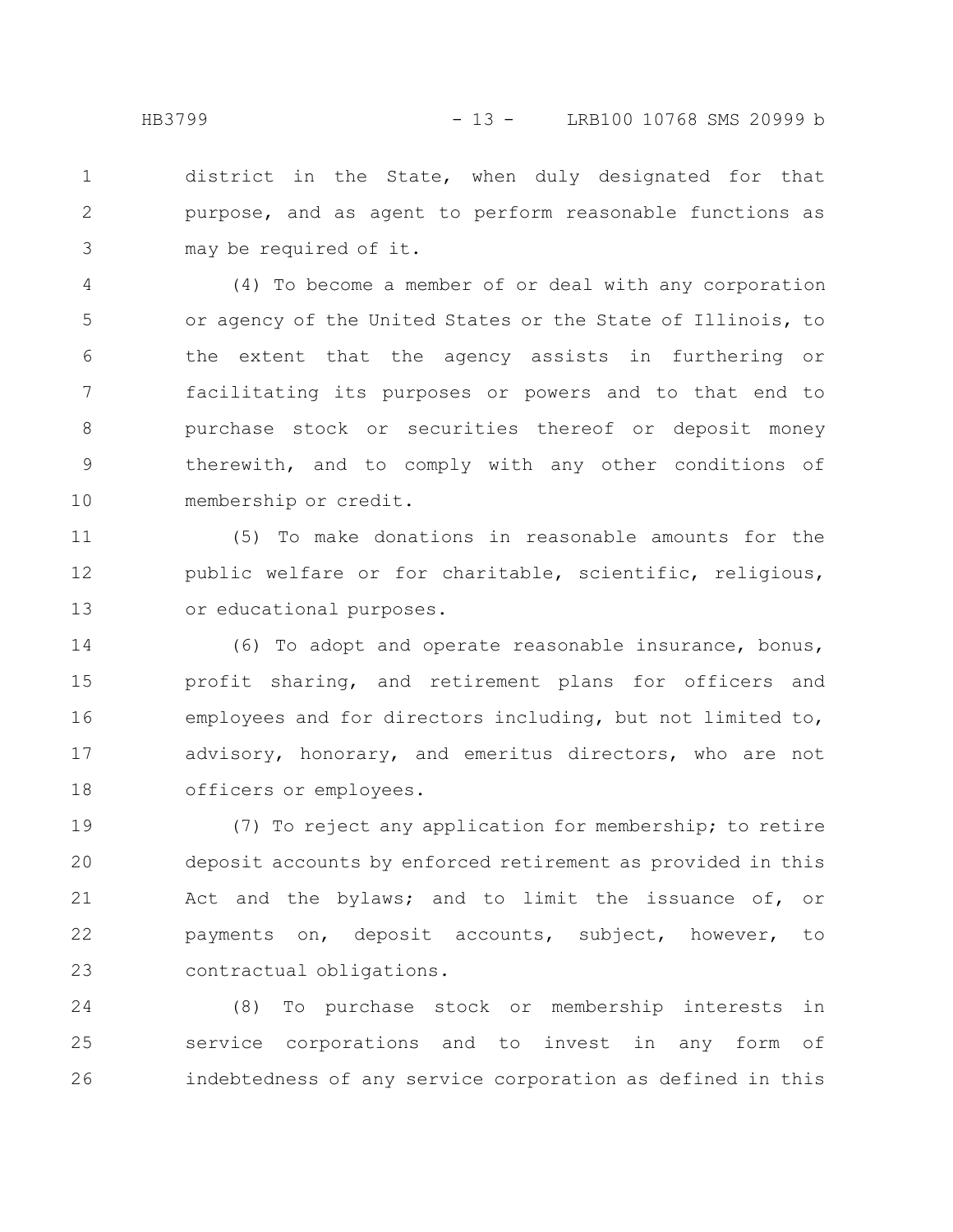Act, subject to regulations of the Secretary.

(9) To purchase stock of a corporation whose principal purpose is to operate a safe deposit company or escrow service company. 2 3 4

(10) To exercise all the powers necessary to qualify as a trustee or custodian under federal or State law, provided that the authority to accept and execute trusts is subject to the provisions of the Corporate Fiduciary Act and to the supervision of those activities by the Secretary. 5 6 7 8 9

10

16

19

(11) (Blank).

(12) To establish, maintain, and operate terminals as authorized by the Electronic Fund Transfer Act. 11 12

(13) To pledge its assets: 13

(A) to enable it to act as agent for the sale of obligations of the United States; 14 15

(B) to secure deposits;

(C) to secure deposits of money whenever required by the National Bankruptcy Act; 17 18

(D) (blank); and

(E) to secure trust funds commingled with the savings bank's funds, whether deposited by the savings bank or an affiliate of the savings bank, as required under Section 2-8 of the Corporate Fiduciary Act. 20 21 22 23

(14) To accept for payment at a future date not to exceed one year from the date of acceptance, drafts drawn upon it by its customers; and to issue, advise, or confirm 24 25 26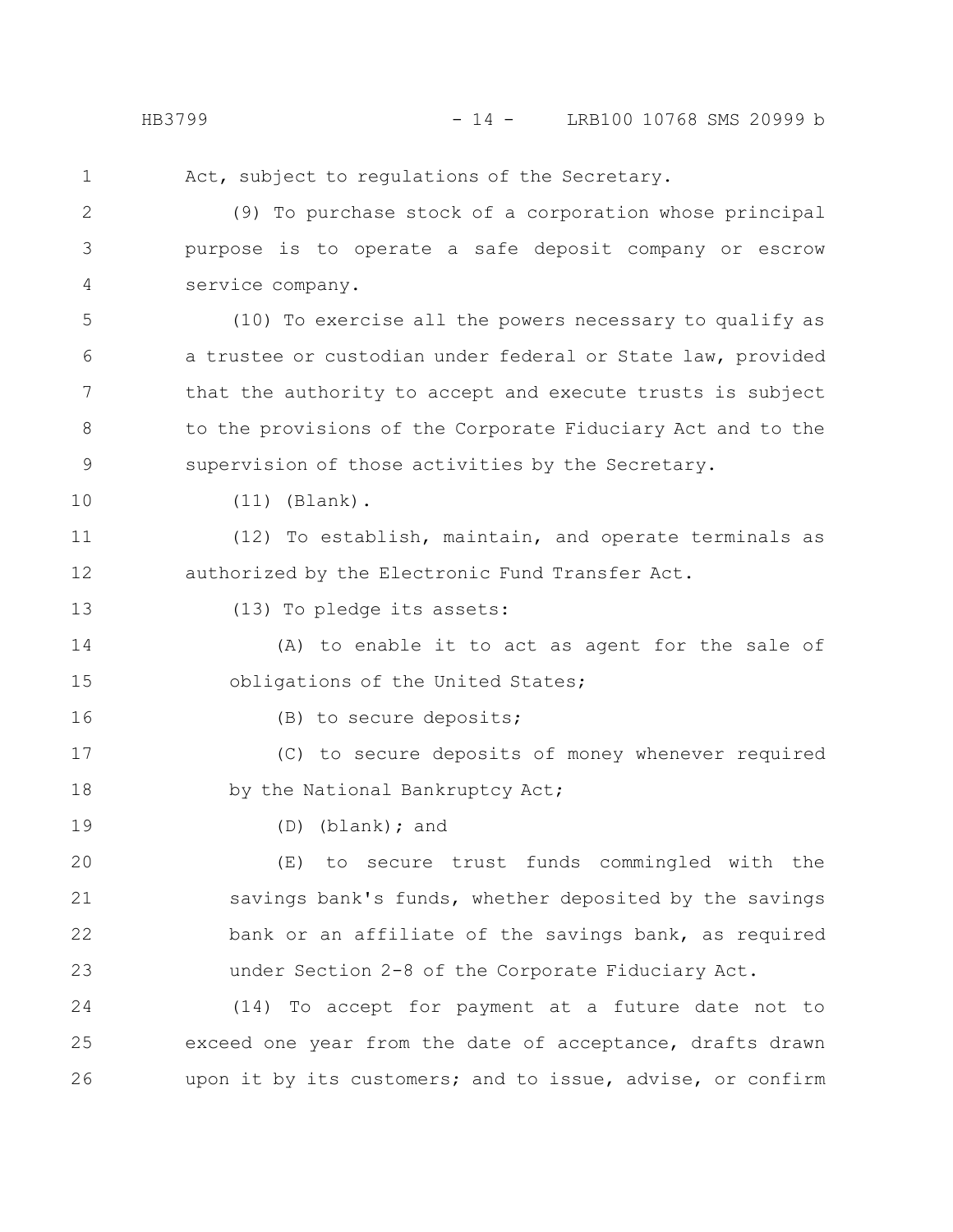2

letters of credit authorizing holders thereof to draw drafts upon it or its correspondents.

(15) Subject to the regulations of the Secretary, to own and lease personal property acquired by the savings bank at the request of a prospective lessee and, upon the agreement of that person, to lease the personal property. 3 4 5 6

(16) To establish temporary service booths at any International Fair in this State that is approved by the United States Department of Commerce for the duration of the international fair for the purpose of providing a convenient place for foreign trade customers to exchange their home countries' currency into United States currency or the converse. To provide temporary periodic service to persons residing in a bona fide nursing home, senior citizens' retirement home, or long-term care facility. These powers shall not be construed as establishing a new place or change of location for the savings bank providing the service booth. 7 8 9 10 11 12 13 14 15 16 17 18

(17) To indemnify its officers, directors, employees, and agents, as authorized for corporations under Section 8.75 of the Business Corporations Act of 1983. 19 20 21

(18) To provide data processing services to others on a for-profit basis. 22 23

(19) To utilize any electronic technology to provide customers with home banking services. 24 25

26

(20) Subject to the regulations of the Secretary, to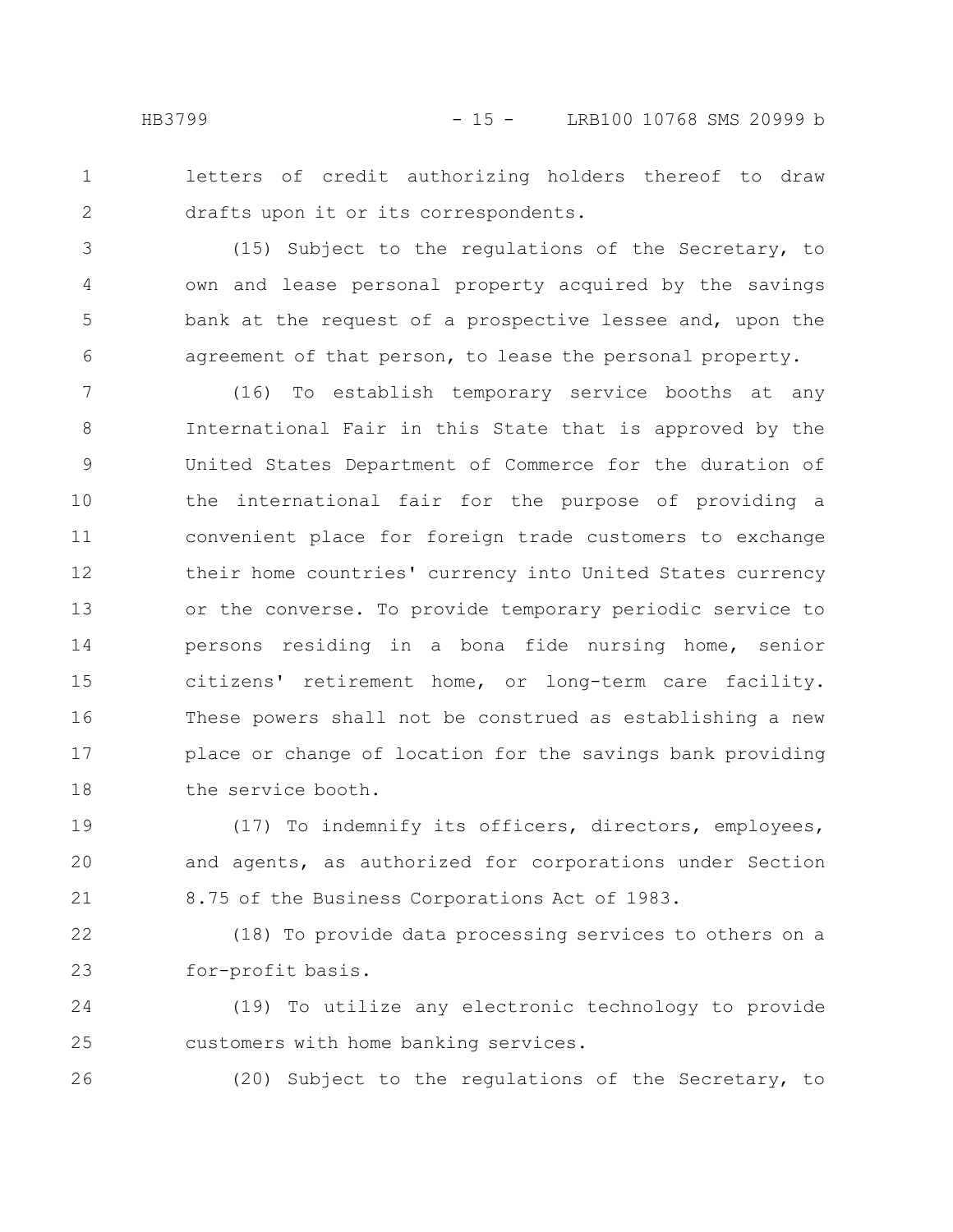enter into an agreement to act as a surety.

(21) Subject to the regulations of the Secretary, to issue credit cards, extend credit therewith, and otherwise engage in or participate in credit card operations. 2 3 4

(22) To purchase for its own account shares of stock of a bankers' bank, described in Section 13(b)(1) of the Illinois Banking Act, on the same terms and conditions as a bank may purchase such shares. In no event shall the total amount of such stock held by a savings bank in such bankers' bank exceed 10% of its capital and surplus (including undivided profits) and in no event shall a savings bank acquire more than 5% of any class of voting securities of such bankers' bank. 5 6 7 8 9 10 11 12 13

14

(23) With respect to affiliate facilities:

(A) to conduct at affiliate facilities any of the following transactions for and on behalf of any affiliated depository institution, if so authorized by the affiliate or affiliates: receiving deposits; renewing deposits; cashing and issuing checks, drafts, money orders, travelers checks, or similar instruments; changing money; receiving payments on existing indebtedness; and conducting ministerial functions with respect to loan applications, servicing loans, and providing loan account information; and 15 16 17 18 19 20 21 22 23 24

(B) to authorize an affiliated depository institution to conduct for and on behalf of it, any of 25 26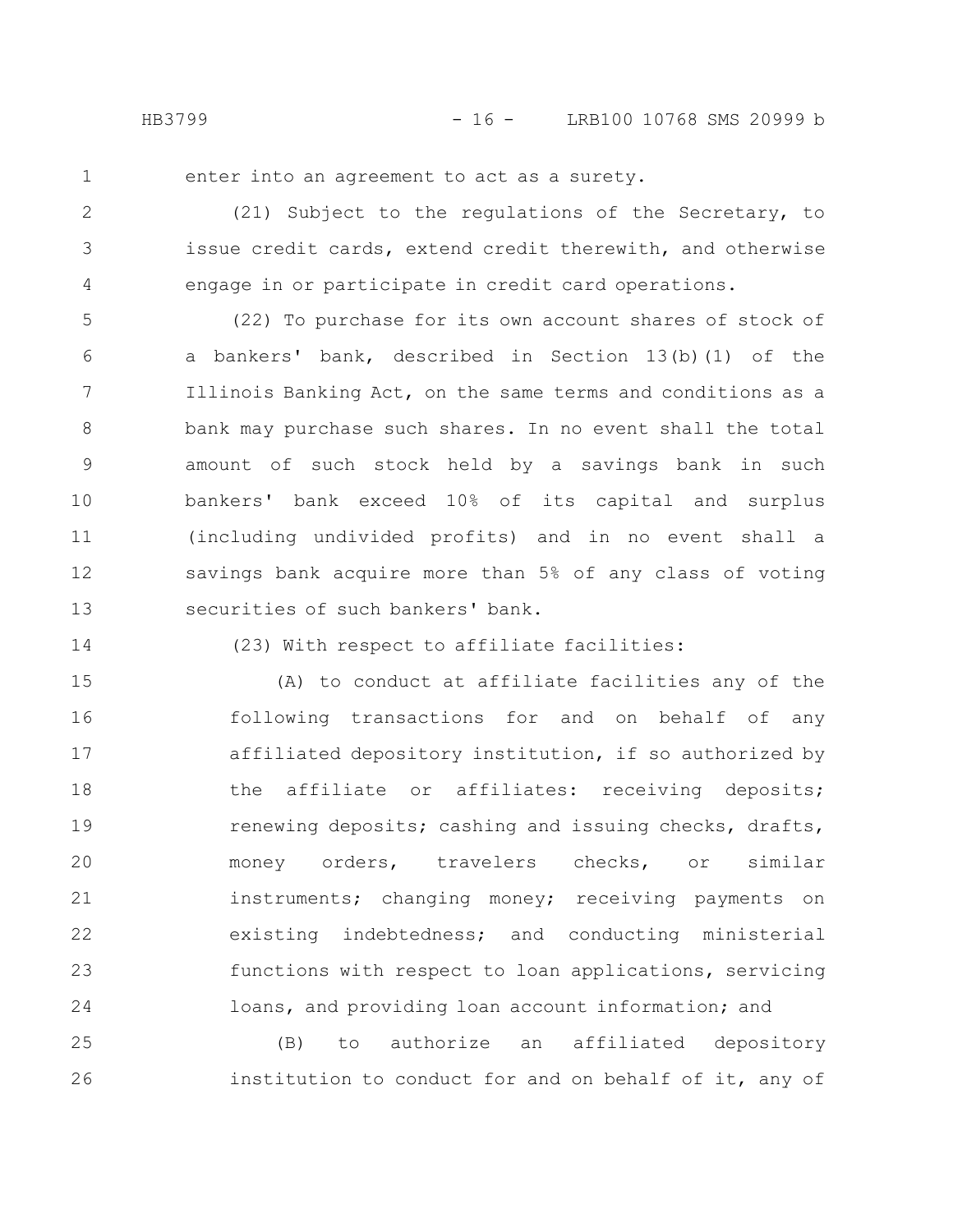- 
- 1 2

the transactions listed in this subsection at one or more affiliate facilities.

A savings bank intending to conduct or to authorize an affiliated depository institution to conduct at an affiliate facility any of the transactions specified in this subsection shall give written notice to the Secretary at least 30 days before any such transaction is conducted at an affiliate facility. All conduct under this subsection shall be on terms consistent with safe and sound banking practices and applicable law. 3 4 5 6 7 8 9 10

(24) Subject to Article XLIV of the Illinois Insurance Code, to act as the agent for any fire, life, or other insurance company authorized by the State of Illinois, by soliciting and selling insurance and collecting premiums on policies issued by such company; and may receive for services so rendered such fees or commissions as may be agreed upon between the said savings bank and the insurance company for which it may act as agent; provided, however, that no such savings bank shall in any case assume or guarantee the payment of any premium on insurance policies issued through its agency by its principal; and provided further, that the savings bank shall not guarantee the truth of any statement made by an assured in filing his application for insurance. 11 12 13 14 15 16 17 18 19 20 21 22 23 24

(25) To become a member of the Federal Home Loan Bank and to have the powers granted to a savings association 25 26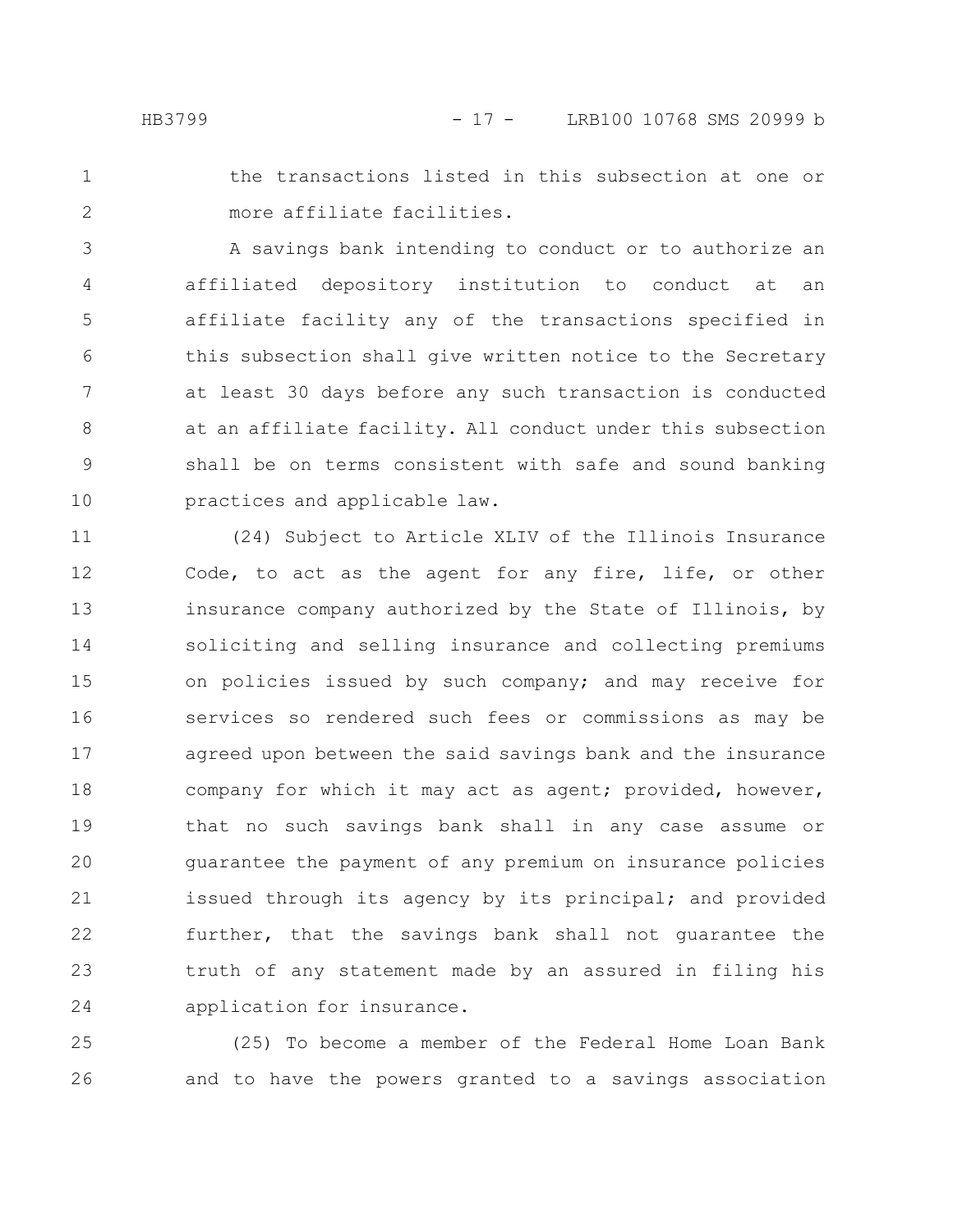organized under the Illinois Savings and Loan Act of 1985 or the laws of the United States, subject to regulations of the Secretary. 1 2 3

(26) To offer any product or service that is at the time authorized or permitted to a bank by applicable law, but subject always to the same limitations and restrictions that are applicable to the bank for the product or service by such applicable law and subject to the applicable provisions of the Financial Institutions Insurance Sales Law and rules of the Secretary. 4 5 6 7 8 9 10

(27) To refuse any transaction if any employee or officer of the savings bank, having fulfilled the training requirements of subsection (g-1) of Section 3.5 of the Adult Protective Services Act, reasonably believes that an act of financial exploitation of an eligible adult has occurred or may occur. Neither the savings bank nor its employees or officers shall be liable for any actions taken in good faith under this subsection (27). 11 12 13 14 15 16 17 18

(b) If this Act or the regulations adopted under this Act fail to provide specific guidance in matters of corporate governance, the provisions of the Business Corporation Act of 1983 may be used, or if the savings bank is a limited liability company, the provisions of the Limited Liability Company shall be used. 19 20 21 22 23 24

(c) A savings bank may be organized as a limited liability company, may convert to a limited liability company, or may 25 26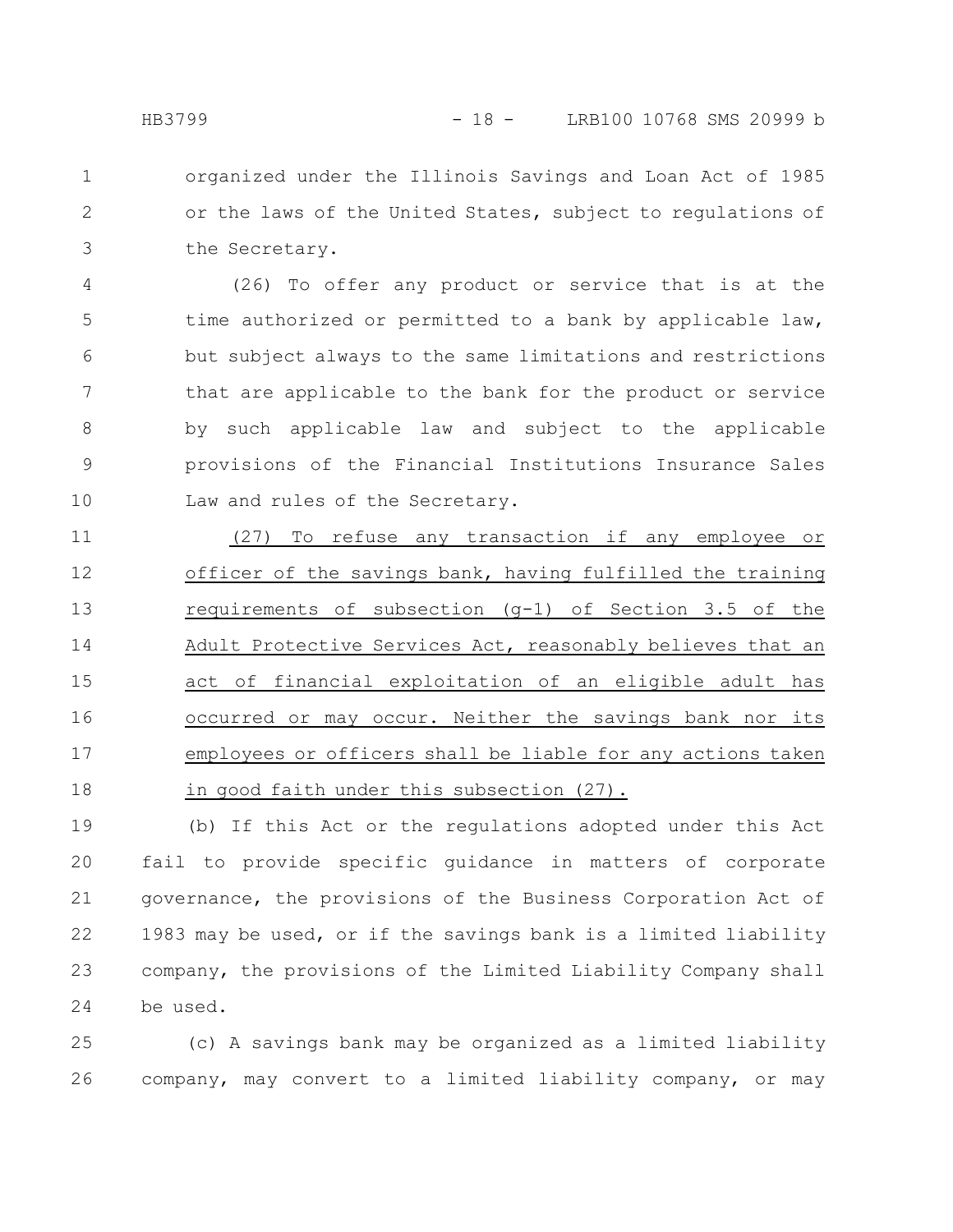merge with and into a limited liability company, under the applicable laws of this State and of the United States, including any rules promulgated thereunder. A savings bank organized as a limited liability company shall be subject to the provisions of the Limited Liability Company Act in addition to this Act, provided that if a provision of the Limited Liability Company Act conflicts with a provision of this Act or with any rule of the Secretary, the provision of this Act or the rule of the Secretary shall apply. 1 2 3 4 5 6 7 8 9

Any filing required to be made under the Limited Liability Company Act shall be made exclusively with the Secretary, and the Secretary shall possess the exclusive authority to regulate the savings bank as provided in this Act. 10 11 12 13

Any organization as, conversion to, and merger with or into a limited liability company shall be subject to the prior approval of the Secretary. 14 15 16

A savings bank that is a limited liability company shall be subject to all of the provisions of this Act in the same manner as a savings bank that is organized in stock form. 17 18 19

The Secretary may promulgate rules to ensure that a savings bank that is a limited liability company (i) is operating in a safe and sound manner and (ii) is subject to the Secretary's authority in the same manner as a savings bank that is organized in stock form. 20 21 22 23 24

(Source: P.A. 97-492, eff. 1-1-12.) 25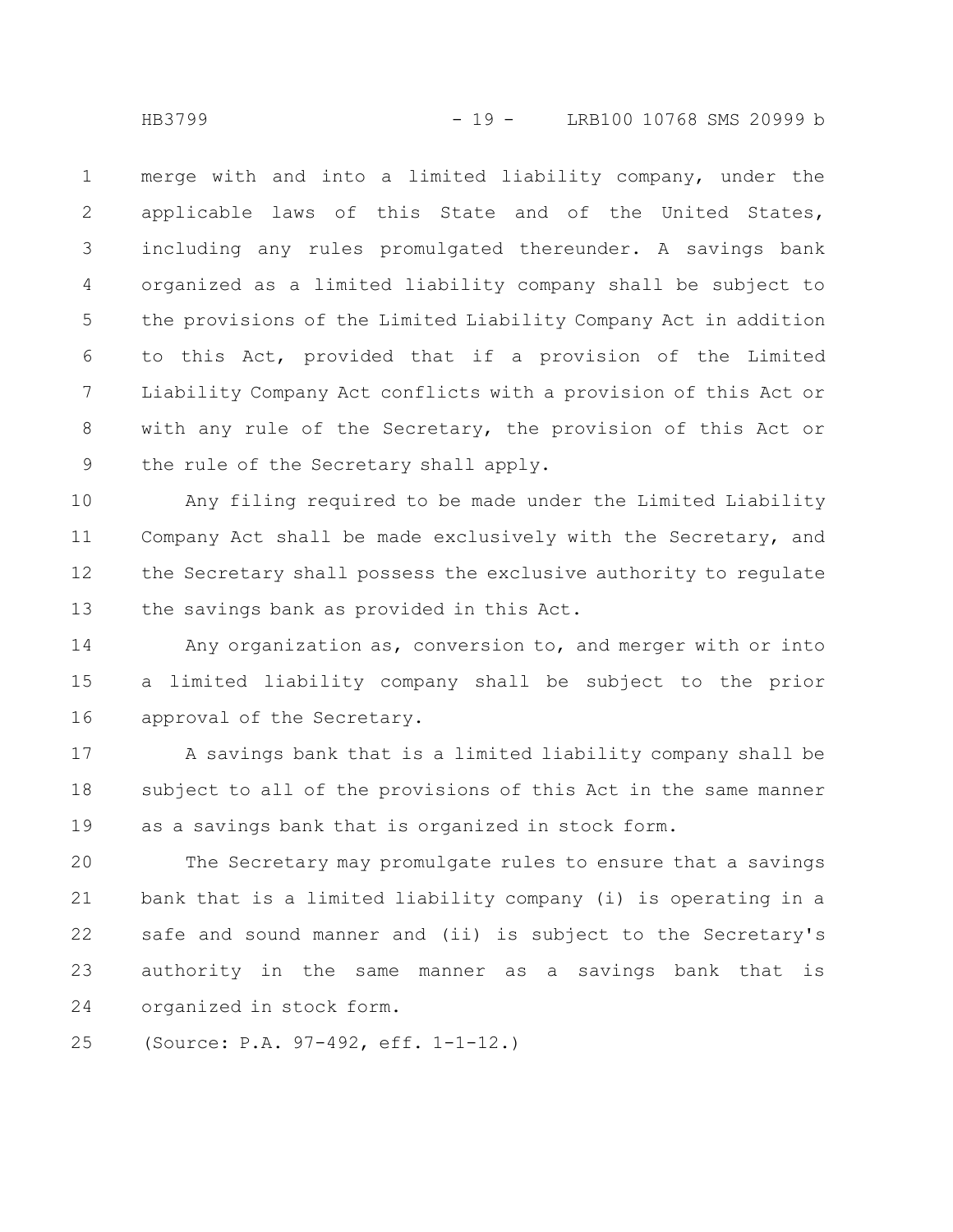Section 15. The Illinois Credit Union Act is amended by HB3799 - 20 - LRB100 10768 SMS 20999 b

1 2

4

(205 ILCS 305/13) (from Ch. 17, par. 4414) 3

changing Section 13 as follows:

Sec. 13. General powers. A credit union may:

(1) Make contracts; sue and be sued; and adopt and use a common seal and alter the same; 5 6

(2) Acquire, lease (either as lessee or lessor), hold, pledge, mortgage, sell and dispose of real property, either in whole or in part, or any interest therein, as may be necessary or incidental to its present or future operations and needs, subject to such limitations as may be imposed thereon in rules and regulations promulgated by the Secretary; acquire, lease (either as lessee or lessor), hold, pledge, mortgage, sell and dispose of personal property, either in whole or in part, or any interest therein, as may be necessary or incidental to its present or future operations and needs; 7 8 9 10 11 12 13 14 15 16 17

(3) At the discretion of the board of directors, require the payment of an entrance fee or annual membership fee, or both, of any person admitted to membership; 18 19 20

(4) Receive savings from its members in the form of shares of various classes, or special purpose share accounts; act as custodian of its members' accounts; issue shares in trust as provided in this Act; 21 22 23 24

25

(5) Lend its funds to its members and otherwise as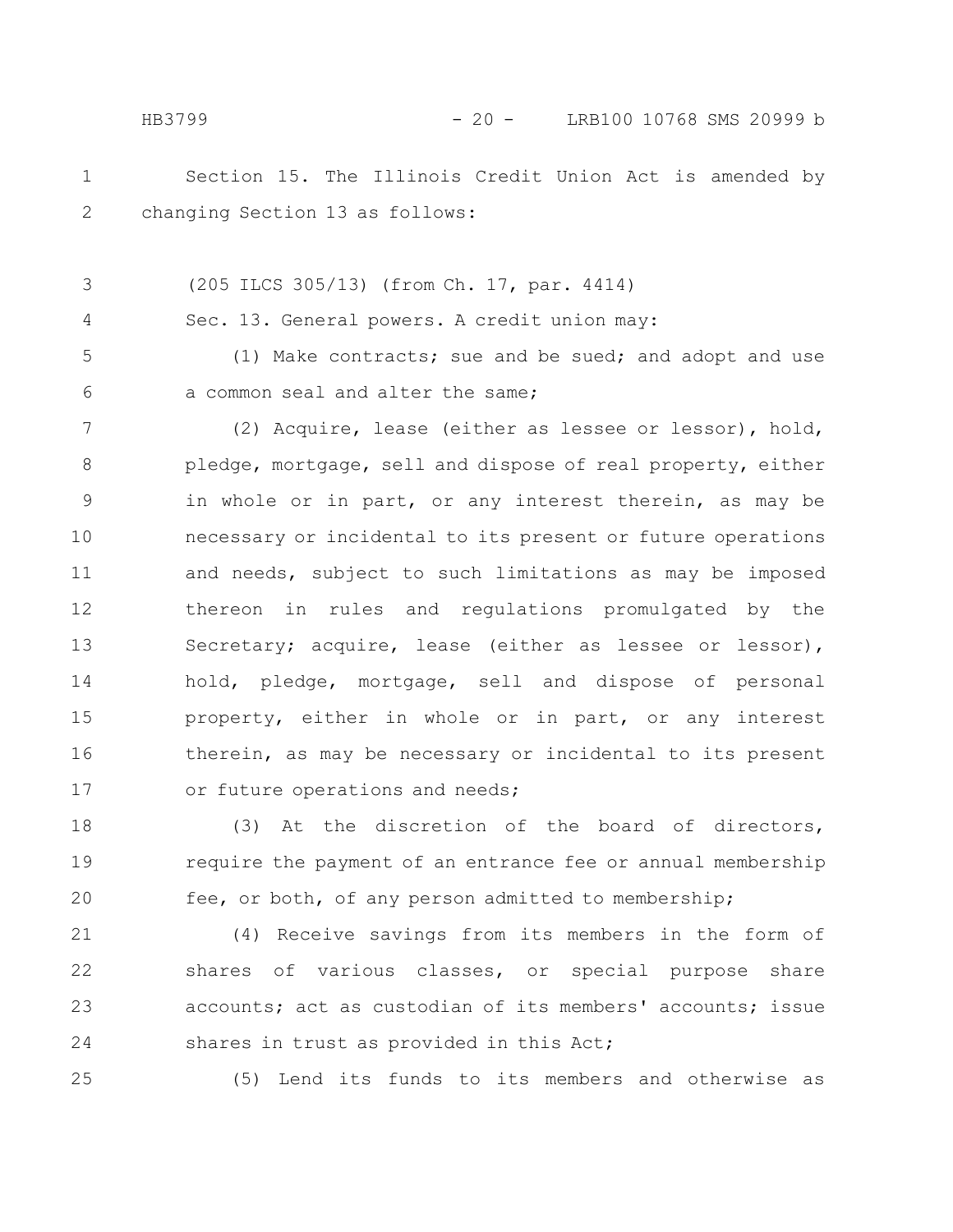hereinafter provided;

(6) Borrow from any source in accordance with policy established by the board of directors to a maximum of 50% of capital, surplus and reserves; 2 3 4

(7) Discount and sell any obligations owed to the credit union; 5 6

(8) Honor requests for withdrawals or transfers of all or any part of member share accounts, and any classes thereof, in any manner approved by the credit union board of directors; 7 8 9 10

(9) Sell all or a part of its assets or purchase all or a part of the assets of another credit union and assume the liabilities of the selling credit union, subject to the prior approval of the Director, which approval shall not be required in the case of loan transactions otherwise authorized under applicable law; 11 12 13 14 15 16

17

(10) Invest surplus funds as provided in this Act;

(11) Make deposits in banks, savings banks, savings and loan associations, trust companies; and invest in shares, classes of shares or share certificates of other credit unions; 18 19 20 21

(12) Assess charges and fees to members in accordance with board resolution; 22 23

(13) Hold membership in and pay dues to associations and organizations; to invest in shares, stocks or obligations of any credit union organization; 24 25 26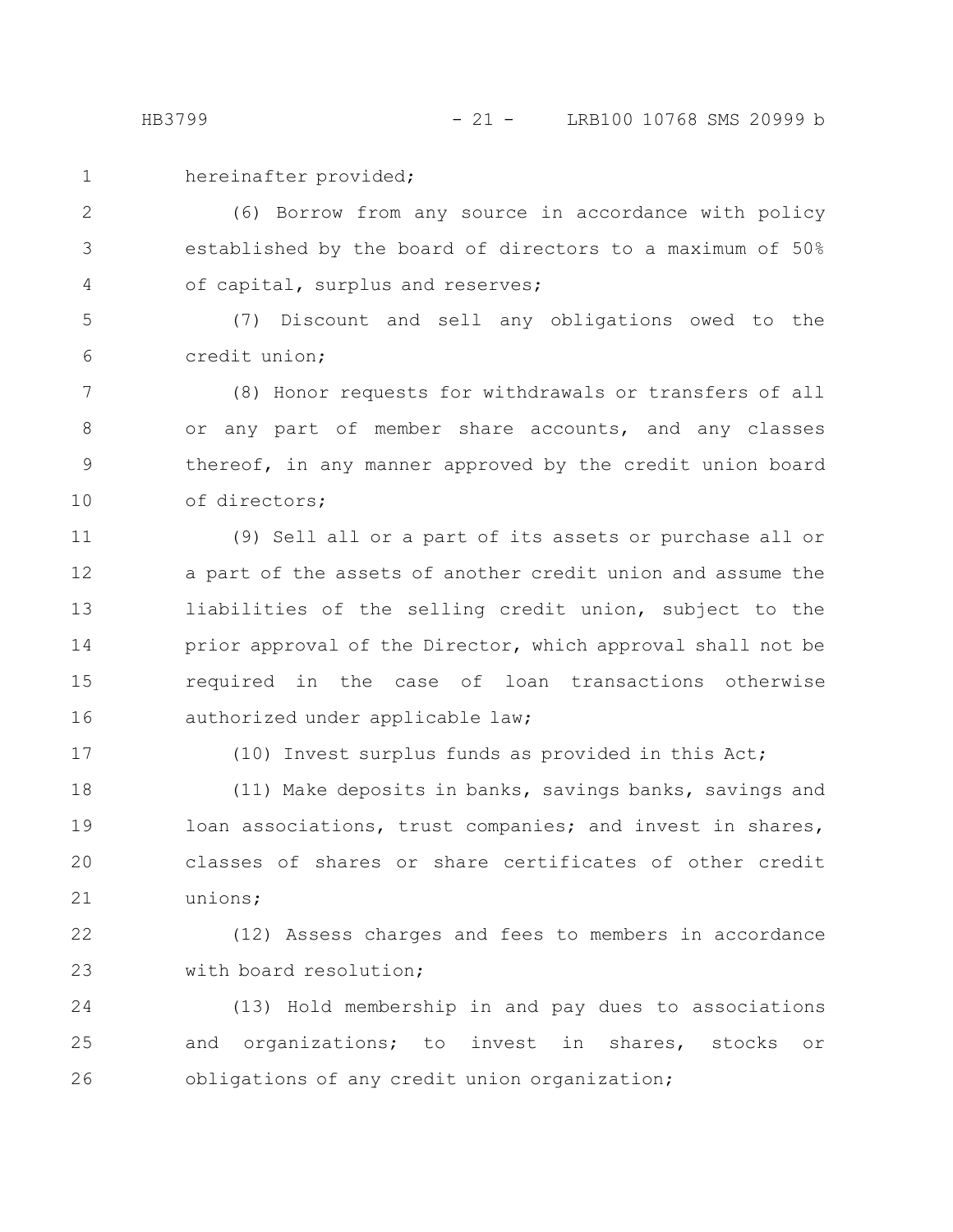(14) Declare dividends and pay interest refunds to borrowers as provided in this Act; 1 2

(15) Collect, receive and disburse monies in connection with providing negotiable checks, money orders and other money-type instruments, and for such other purposes as may provide benefit or convenience to its members, and charge a reasonable fee for such services; 3 4 5 6 7

(16) Act as fiscal agent for and receive deposits from the federal government, this state or any agency or political subdivision thereof; 8 9 10

(17) Receive savings from nonmembers in the form of shares or share accounts in the case of credit unions serving predominantly low-income members. The term "low income members" shall mean those members who make less than 80% of the average for all wage earners as established by the Bureau of Labor Statistics or those members whose annual household income falls at or below 80% of the median household income for the nation as established by the Census Bureau. The term "predominantly" is defined as a simple majority; 11 12 13 14 15 16 17 18 19 20

(18) Establish, maintain, and operate terminals as authorized by the Electronic Fund Transfer Act; 21 22

(19) Subject to Article XLIV of the Illinois Insurance Code, act as the agent for any fire, life, or other insurance company authorized by the State of Illinois, by soliciting and selling insurance and collecting premiums 23 24 25 26